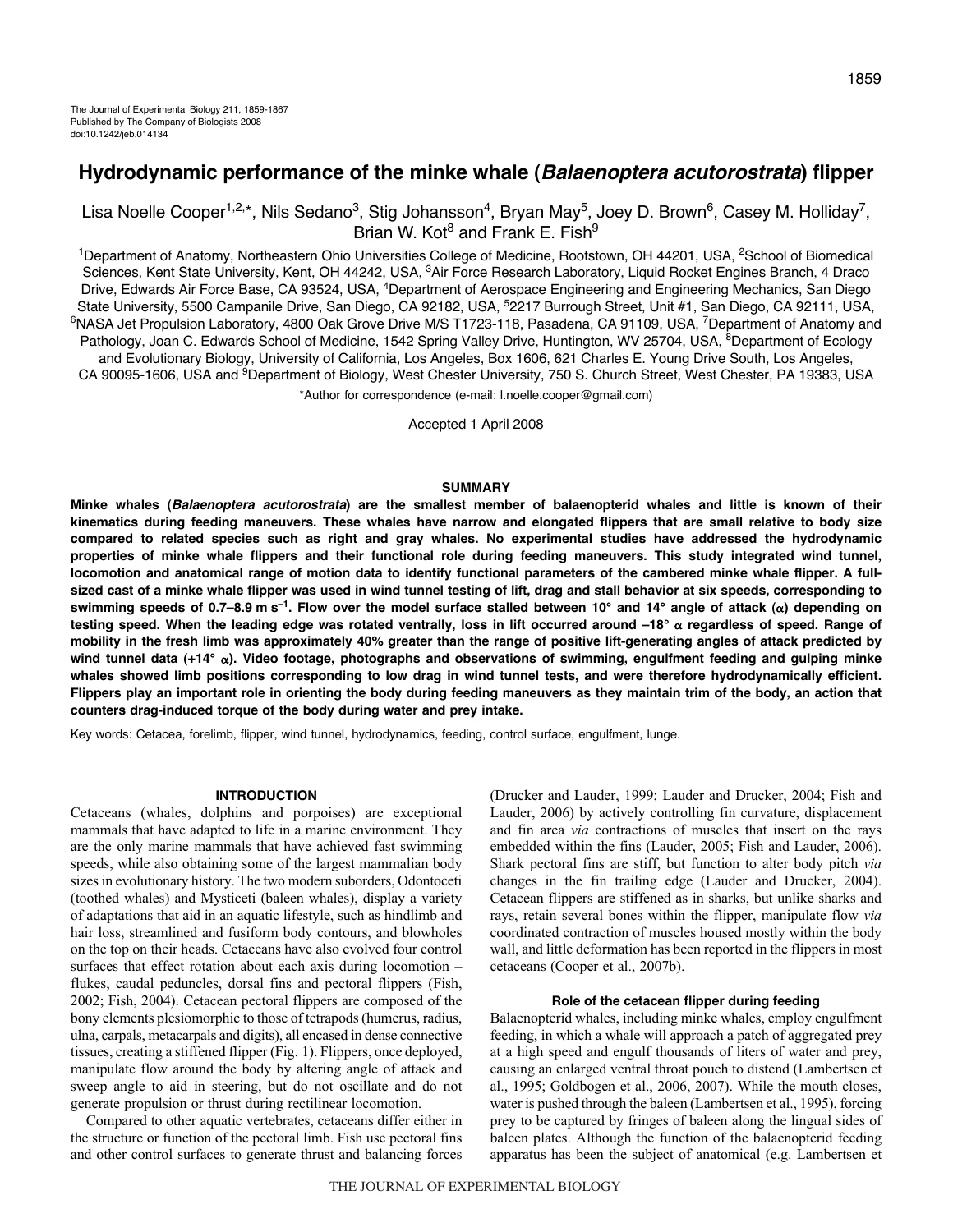## 1860 L. N. Cooper and others



Fig. 1. Minke whale (Balaenoptera acutorostrata) flipper in (A) dorsal view and (B) leading edge view. Bones colored red, cartilage colored blue. Dotted lines indicate planes of section. (C–E) Flipper cross-sections along the (C) distal end of the flipper, (D) metacarpals and (E) distal radius and ulna. The cambered nature of the flipper is shown in D and E as the ventral surface of the flipper is more convex than the dorsal surface. The tapered trailing edge of the flipper was partially deformed during packaging for CT scanning, but normally would be in line with the chord axis. c, carpals; ct, dense connective tissue; h, humerus; mc, metacarpals; ol, olecranon process of the ulna; ph, phalanges; ps, cartilaginous anlage of the pisiform bone; r, radius; s, scapula; u, ulna. Scale bar, 5 cm.

al., 1995; Lambertsen and Hintz, 2004) and experimental (e.g. Goldbogen et al., 2006) studies, no experiments have tested flipper function associated with gulping and engulfment feeding behaviors. This study aims to expand understanding of the hydrodynamic performance of the flipper and its role during feeding maneuvers.

Studies addressing the functional role of the balaenopterid forelimb have either hypothesized the function based on anatomical observations (e.g. Howell, 1930; Benke, 1993; Fish and Battle, 1995; Woodward et al., 2006), or placed synthetic models of flippers in wind tunnels to explore the behavior of air over the surface of the model (Miklosovic et al., 2004). No tests in water have been conducted.

This study integrates anatomical, observational and experimental data to report on the hydrodynamic performance of the cambered minke whale (*Balaenoptera acutorostrata* Lacépède 1804) flipper, and addresses the functional role of the flipper during feeding maneuvers. A cast of a fresh minke whale flipper was constructed and used for wind tunnel testing of lift, drag and stall behavior. Objectives of this study were to identify the functional range of the minke whale forelimb, angles and speed at which the model stalls, and optimal angles of attack for hydrodynamic efficiency. These data were then integrated to address the hydrodynamic performance of the minke whale flipper during engulfment maneuvers.

## **MATERIALS AND METHODS Anatomical observations**

To determine the range of motion at the glenohumeral joint, a fresh neonatal minke whale limb (*Balaenoptera acutorostrata*, COA no. 020717Ba; Fig. 1) with an attached scapula, obtained from the College of the Atlantic (COA) in Bar Harbor, ME, USA, was rotated through its full range of motion. The scapula was secured with clamps, and range of positive angles of attack  $(\alpha)$  was determined through manipulation of the flipper to the most extreme possible angle. Digital images and videos documented this range of motion. No data were gathered regarding negative angles of attack as the laboratory architecture did not allow the scapula to be secured while manipulating the limb in negative angles of attack.

Three dimensional architecture of the limb was observed both *via* computed axial tomography (CT) scans and anatomical dissection. The entire flipper was scanned using a GE Light Plus CT Scanner. CT images of the flipper were then compiled and visualized with Amira 4.1 (Mercury Computer Systems, Carlsbad, CA, USA; Fig. 1). Detailed osteological and soft tissue descriptions of this flipper are published elsewhere (Cooper et al., 2007a; Cooper et al., 2007b).

## **Locomotion observations**

Observations of dwarf minke whale locomotion were based on the television documentary 'Mystery of the Minkes' (Natural History New Zealand, 2002) and photos (Arnold et al., 2005), which showed exceptional footage of the dwarf minke whale swimming and engaging in non-feeding gulping behavior. Furthermore, observations of surface-lunge feeding maneuvers supplemented these data (Kot, 2005). Although it was not possible to reliably gather quantitative data on forelimb position and range of motion, qualitative data of forelimb position during swimming, gliding and gulping behaviors were gathered. Also, based on still photos of engulfing and feeding balaenopterid whales, further insight was added to standard orientations of flippers during different engulfing maneuvers.

## **Wind tunnel experiments**

A mold and cast (Fig. 2) were made of the flipper of a fresh neonatal stranded specimen of minke whale (*Balaenoptera acutorostrata*, COA no. 020717Ba; Fig. 1). The rubber mold of the flipper was made by wrapping the fresh limb in thin plastic and using a mixture of RTV silicone and accelerator. A hard mother mold was made using plaster (Silicast casting urethane; Silpak, Pomona, CA, USA) and Hydrocal FGR-95 gypsum cement with 10 mm thick monofilament fiberglass. The flipper cast was then created by filling the mold with plaster casting urethane (Fig. 2). Before the urethane dried, a metal rod was embedded along the longitudinal axis for attachment to the yaw plate of the wind tunnel (Fig. 2). Remnants of skin folds in the axillary region of the cast were sanded and then smoothed with aluminium tape. The model had a maximum thickness of 6.5 cm, tip thickness of 0.3 cm, and total length of 70 cm (Fig. 2). The average model thickness was 3.5 cm, with an average chord length of  $18.0 \text{ cm}$  (Fig. 2).

The flipper model was biologically realistic in shape in comparison to the fresh flipper (Figs·1, 2, *B. acutorostrata*, COA no. 020717Ba), but differed in its mechanical properties. The model was rigid along its entire length, whereas the fresh flipper had some flexibility in the digits (Cooper et al., 2007b), and the trailing edge of the fresh flipper had a thin layer of skin that probably deformed with water flow.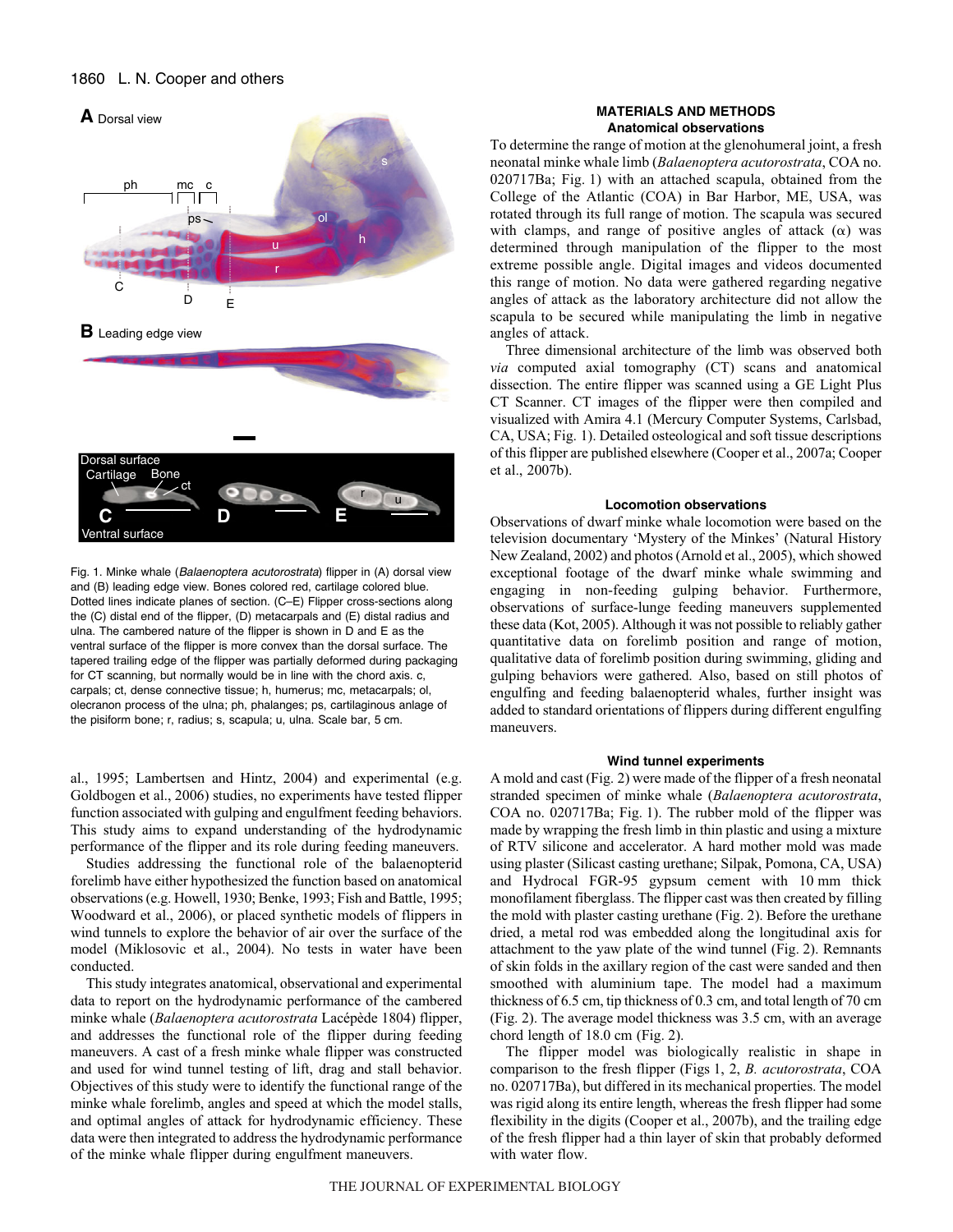

Fig. 2. Minke whale (Balaenoptera acutorostrata) flipper model, cast from a fresh flipper. After removal of skin folds from the model, aluminium tape was used to smooth the base of the model. This model was used for wind tunnel testing of lift, drag and stall behaviors. (A) Dorsal view, (B) ventral view. Scale bar, 10 cm.

Wind tunnel tests were performed in the low speed, single return, closed jet, continuous flow wind tunnel at the San Diego State University, Department of Aerospace Engineering and Engineering Mechanics. Airflow was generated by a 150HP electric motor driving a variable pitched, four-blade propeller. The test section was 1149 mm wide, 819 mm high and 1727 mm long. The model was mounted on a computer-controlled turntable with a 0.01 degree resolution.

To match swimming speeds and wind tunnel speeds, two Reynolds number equations were used: one equation with values specific for air flow behavior, and a second with values for sea water flow behavior. Experiments were conducted at a range of Reynolds



Fig. 3. Orientation of the flipper model in the wind tunnel as seen from above. Data were collected every 2° as the model was rotated between +40 and  $-40$  angle of attack ( $\alpha$ ).

numbers (Table 1;  $Re=1.7\times10^5-5.9\times10^5$ ), using the equation  $Re = (olL)/u$ , where o refers to fluid density  $(a-1.29 \text{ kg m}^{-3})$  1 is  $Re=(\rho lU)/\mu$ , where  $\rho$  refers to fluid density ( $\rho_{air}=1.29 \text{ kg m}^{-3}$ ), l is the length of the object in the direction of flow, in this case the chord length (0.129 m), *U* is the swimming speed (m s<sup>-1</sup>), and  $\mu$  is the dynamic viscosity (Ns  $m^{-2}$ ) (Reynolds, 1883; Vogel, 1994).

Wind tunnel tests were conducted with the model mounted vertically, perpendicular to flow, which is consistent with the flipper orientation of a minke whale while engulfing, i.e. the leading edge orientation is perpendicular to flow (Fig. 3) (Arnold et al., 2005). The model was rotated from  $-40$  to  $+40^{\circ}$   $\alpha$ , in two degree increments yielding a total of 40 angle measurements at each testing speed (Fig. 3). A cruising minke whale has been observed with a speed of 3.25  $\text{m s}^{-1}$  (Blix and Folkow, 1995). A total of six wind tunnel speeds/whale swimming speeds were examined during our experiments (Table 1):  $17.4 \text{ m s}^{-1}/0.7 \text{ m s}^{-1}$  (*N*=3, *Re*=171 002), 25.9 m s<sup>-1</sup>/1.7 m s<sup>-1</sup> (*N*=3, *Re*=254 100), 30.4 m s<sup>-1</sup>/2.3 m s<sup>-1</sup> (*N*=2,<br>*Re*=298 249), 34.4 m s<sup>-1</sup>/2.9 m s<sup>-1</sup> (*N*=3, *Re*=337 492),  $Re=298249$ ,  $34.4 \text{ m s}^{-1}/2.9 \text{ m s}^{-1}$  (*N*=3,  $Re=337492$ ),<br>45.6 m s<sup>-1</sup>/5.1 m s<sup>-1</sup> (*N*=4,  $Re=447373$ ) and 60.4 m s<sup>-1</sup>/8.9 m s<sup>-1</sup> 45.6 m s<sup>-1</sup>/5.1 m s<sup>-1</sup> ( $N=4$ ,  $Re=447\,373$ ), and 60.4 m s<sup>-1</sup>/8.9 m s<sup>-1</sup><br>( $N=3$ ,  $Re=592\,574$ ). This testing range both exceeds and falls well ( $N=3$ ,  $Re=592$  574). This testing range both exceeds and falls well below reported swimming speed.

As with standard aero/hydrodynamic measurements, the flipper cast was positioned with its base against the flat base of the wind tunnel (Miklosovic et al., 2004), which is functionally analogous

Table 1. Flow behavior over the surface of the flipper model during all speed trials

| Wind tunnel<br>speed $(m s^{-1})$ |             | Stall angle $(°)$ | Maximum<br>$C_{\mathsf{L}}$ | Angle of max.<br>$C_{\rm L}$ (°) | Minimum<br>$C_{\rm D}$ | Angle of min.<br>$C_{D}$ (°) | Revnolds<br>nos (air) | Swimming<br>speed $(m s-1)$ |
|-----------------------------------|-------------|-------------------|-----------------------------|----------------------------------|------------------------|------------------------------|-----------------------|-----------------------------|
| 17.4                              | $+12^\circ$ | $-18*$            | 1.62                        | $+12^\circ$                      | 0.02                   | $+2$ to $+4$                 | 171002                | 0.7                         |
| 25.9                              | $+10^\circ$ | $-20*$            | . 55                        | $+10^\circ$                      | 0.04                   | $+2$                         | 254100                | 1.7                         |
| 30.4                              | $+10^\circ$ | $-20*$            | .50                         | $+10^\circ$                      | $-0.014$               | $+4$                         | 298249                | 2.3                         |
| 34.4                              | $+10^\circ$ | $-20*$            | 1.48                        | $+10^\circ$                      | 0.04                   | $+2$                         | 337492                | 2.9                         |
| 45.6                              | $+8^\circ$  | $-20*$            | 1.41                        | $+14^\circ$                      | 0.04                   | $+2$                         | 447373                | 5.1                         |
| 60.4                              | $+6^\circ$  | $-18*$            | 1.27                        | $+14^\circ$                      | 0.06                   | $0$ to $+2$                  | 592574                | 8.9                         |

 $C_L$ , coefficient of lift;  $C_D$ , coefficient of drag.

\*Partial stall.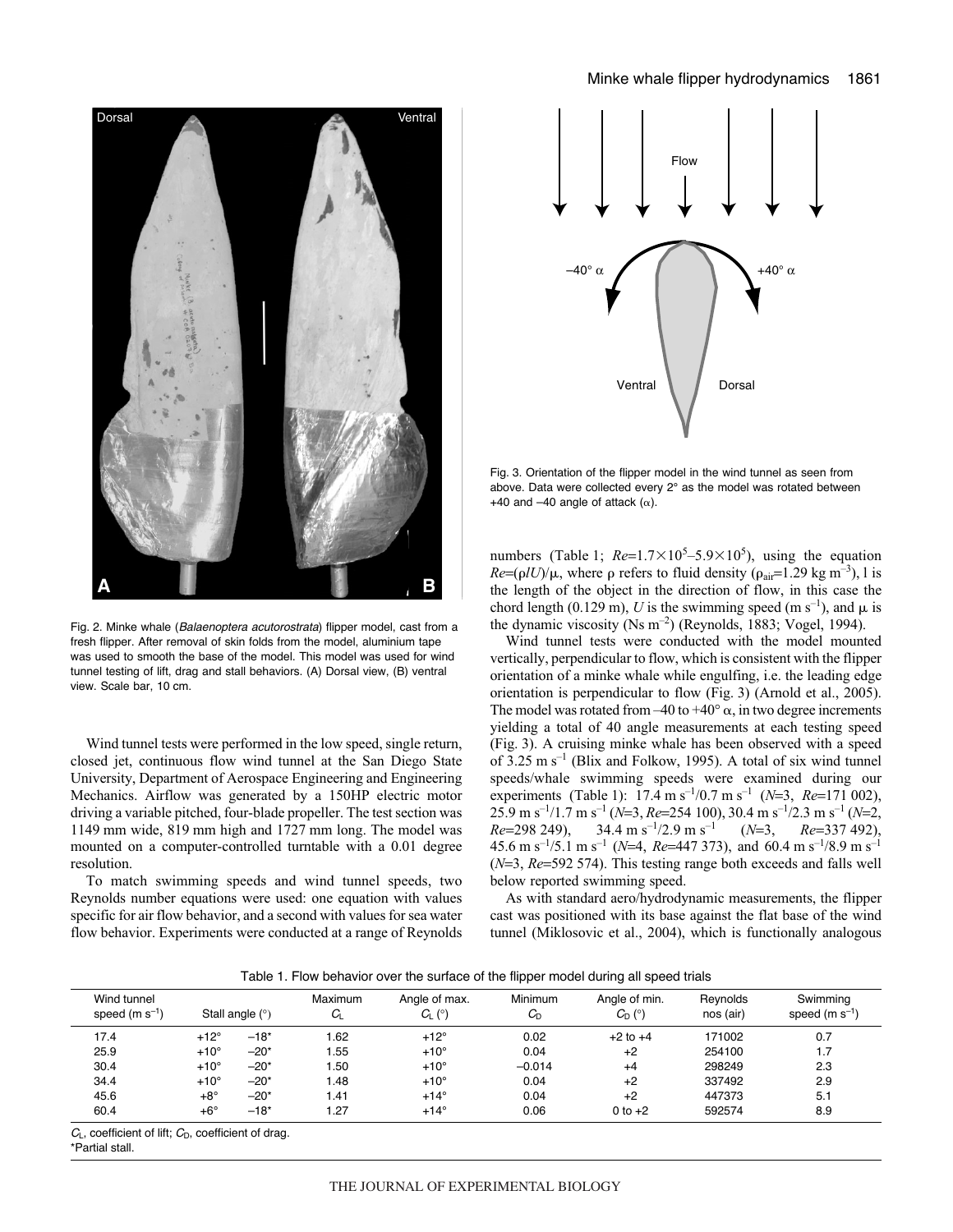## 1862 L. N. Cooper and others

to a wall. This configuration approximated the junction between the flipper and the body of the whale which has a relatively low curvature at the base chord of the flipper (Stewart and Leatherwood, 1985). As the mid-chord of the flipper base was located at approximately 0.26 of body length from the rostrum tip (Stewart and Leatherwood, 1985), drag due to the interference between the body and flipper was comparatively small (Hoerner, 1965). Interference drag is at a maximum when a wing is located at the largest diameter of a fuselage, but is lowest toward the nose. The lift produced by a wing on a fuselage has a slightly higher lift than a wing alone, although a wing canted at an angle would exhibit a slightly lower lift (Hoerner and Borst, 1985). Lift and drag were measured for the minke whale flipper at various angles of attack and therefore provided a reasonable approximation for the actual forces on the flipper, and are consistent with previous wind tunnel experiments based on cetacean flipper models (Miklosovic et al., 2004).

Force and moment data, from the mounted flipper model in the wind tunnel, were gathered through a six-component, load cell, strain-gauge type balance system. The signals from the strain gauges in the balance, which typically produce in the order of 4.5 mV  $N^{-1}$ , were amplified using Pacific Model 8655 transducer conditioning amplifiers. These amplifiers, which utilize a low-pass filter with a cut-off frequency of 10 Hz, were set to a gain of 200. Extensive calibration of the balance system demonstrated negligible interaction between the six components (lift, drag, and side force, yaw, pitch and roll) for single axis loadings up to the load limits. Interaction was less than 1% under any combination of loading up to 75% of the load limits. The amplified and filtered signals were then routed to, and acquired in, a standard personal computer equipped with a LabView AT-MIO-16E-2 data acquisition board. A LabView VI (virtual instrument) program, written especially for the San Diego State University low speed wind tunnel, converted the strain gauge signals to engineering units and stored them for subsequent analysis.

Drag and lift values depend on the object's size and speed relative to the fluid's viscosity and density (Vogel, 1994). Therefore, lift (*L*) and drag (*D*) values were expressed as dimensionless coefficients [coefficient of lift,  $C_L=(2L)/(pA_pU^2)$  and coefficient of drag,<br> $C_R=(2D)/(pA L^2)$  where A is the planar surface area of a flinner  $C_D=(2D)/(\rho A_s U^2)$  where  $A_p$  is the planar surface area of a flipper, and  $A_s$  is the total area of a flipper] that are a function of the Reynolds number (Reynolds, 1883; Vogel, 1994).

To visualize flow, tufts (air stream indicators) were attached *via* smoothed aluminium tape to both the dorsal and ventral surfaces of the model. Tufts allow identification of laminar or linear flow along the boundary layer, turbulent flow along the boundary layer, and complete boundary layer separation from the surface of the model. Visual identification the model orientations at which the boundary layer separates was essential as it indicated when flow interacts with outer flow, and is creating a broader wake and increasing drag (Fish and Lauder, 2006). During turbulent flow, the boundary layer is still attached to the surface of the model but is not linear. Complete boundary layer separation occurs when air around the surface of the model is shedding vortices. Digital photos and video recordings were used to examine the flow behavior over the surface of the model at various combinations of speed and angles of attack.

Resulting lift and drag data were then used in a full-body model of a minke whale to estimate the magnitude of forces created by the flippers *versus* those created by the body during engulfment maneuvers. Based on illustrations from Stewart and Leatherwood (Stewart and Leatherwood, 1985), the center of mass of a minke whale was located at 46% of the body length, and the flippers were located well anterior to this at approximately 27% of the body length (4.8 m). The drag created by an open mouth was positioned at the centroid of the triangular lower jaw in frontal view, and was calculated from the equation, Drag= $0.5\rho A C_d U^2$ , where  $\rho$  is the density of sea water A is the frontal area of the lower jaw density of sea water, *A* is the frontal area of the lower jaw  $(0.376 \text{ m}^2)$ ,  $C_d$  is the drag coefficient, based on a hollow half sphere<br>(Vogel 1994), and *U* was the swimming speed of 2.3 m s<sup>-1</sup>. The (Vogel, 1994), and *U* was the swimming speed of 2.3 m s<sup>-1</sup>. The drag torque was calculated as the product of the drag, lever arm (2.2 m; dashed blue line; distance from the point of application of the drag to the center of mass), and sine of the angle between the lever arm and horizontal line. The lift produced by the flippers was calculated from the equation, Lift=0.5 $\rho A_f C_1 V^2$ , where  $A_f$  is the combined planar area of the flinners (0.184 m<sup>2</sup>) and  $C_1$  is the combined planar area of the flippers  $(0.184 \text{ m}^2)$  and  $C_1$  is the maximum lift coefficient (1.5). The lift torque was calculated as the maximum lift coefficient (1.5). The lift torque was calculated as the produce of the lift and the lever arm (1.3 m; distance from flippers to center of mass).

### **RESULTS Anatomical observations**

The fresh flipper (*B. acutorostrata*, COA no. 020717Ba) was secured in the same orientation as used in the wind tunnel tests (Fig. 3) and rotated from  $0^{\circ}$  to  $+27^{\circ}$   $\alpha$  during passive manipulation in which only the angles of attack were altered. Detailed anatomical descriptions of this specimen are published elsewhere (Cooper et al., 2007a; Cooper et al., 2007b).

Results of the three-dimensional (3D) visualization of the minke whale flipper (*B. acutorostrata*, COA no. 020717Ba) are shown in Fig. 1. These data show the flipper forms a hydrofoil with a rounded leading edge and a tapered trailing edge (Fig. 1C–E). The flipper is dorsoventrally flattened (Fig. 1B), and rather than displaying symmetry, each of the flipper cross sections illustrate the cambered nature of the flipper (Fig. 1C–E).

This elongated flipper is supported throughout its length by both cartilaginous and bony elements. The flipper protrudes out of the body wall at the level of the mid-humerus, and the leading edge is supported by an elongated radius and ulna that compose approximately  $45\%$  of the flipper length (Fig. 1A,B,E). The wrist consists of five bony carpal elements immersed in cartilage, and together these structures make up 9% of the flipper length (Fig. 1A). Along the trailing edge of the wrist is the cartilaginous anlage of the pisiform bone, which creates a trailing edge extension of the wrist (Fig. 1A). Both the metacarpals and phalanges are arranged into four digital rays that with cartilaginous joints that account for 41% of the total flipper length (Fig. 1A). The radius and ulna and the metacarpals and phalanges therefore account for approximately equal amounts of the flipper length. Rather than being broad and paddle-like, the flipper is narrow, with the greatest chord lengths corresponding to two trailing edge extensions of the flipper, the olecranon process of the ulna, and the pisiform cartilage of the wrist (Fig. 1A). The three digital rays closest to the leading edge are closely appressed with little interdigital space (Fig. 1A,D), and the radius, located nearest the leading edge, appears to be of a larger diameter than the caudally placed ulna (Fig.  $1A, E$ ).

## **Locomotion observations**

Observations of flipper movements in swimming minke whales showed flippers were typically held in one of three general positions. During vertical ascents and descents, the flipper was typically held flush to the body wall, thus increasing the streamlined nature of the body by reducing drag. While swimming, or cruising, the minke whales held their flippers swept back at approximately 45° and near zero angles of attack. During non-feeding gulping maneuvers, the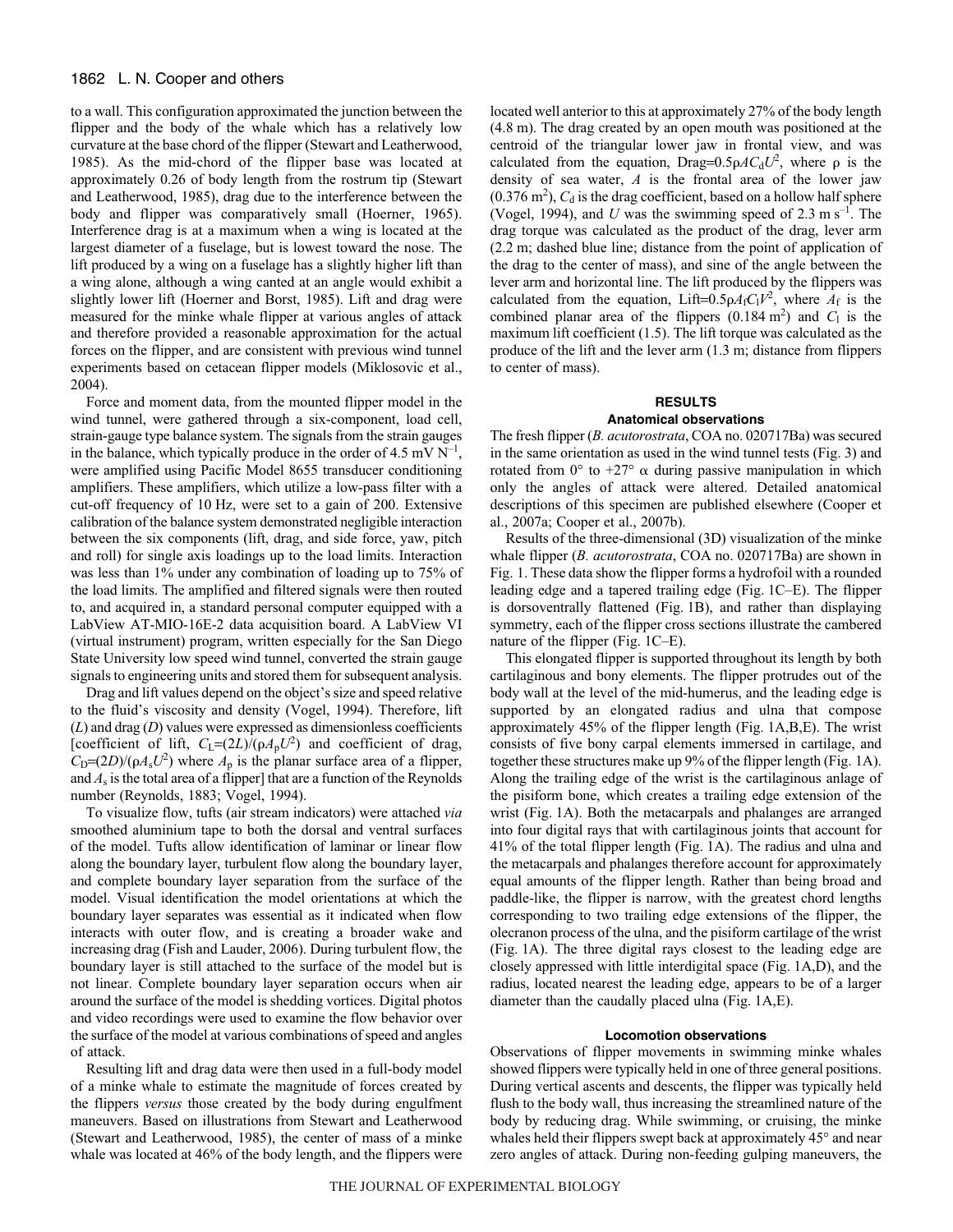

Fig. 4. Averaged lift data for the minke whale flipper model. Averaged wind tunnel measurements of the lift coefficient,  $C_L$ , shown as a function of the angle of attack,  $\alpha$ , on the x-axis at 17 m s<sup>-1</sup> (yellow),  $26 \text{ m s}^{-1}$  (pink), 30 m s<sup>-1</sup> (green), 34 m s<sup>-1</sup> (light blue), 46 m s<sup>-1</sup> (indigo) and 60 m s<sup>-1</sup> (black).



flipper was held perpendicular to the longitudinal axis of the body, with a sweep angle near zero (Arnold et al., 2005), and with angles of attack near 0°. During gulps, the body moved forward *via* propulsion from the tail, and as the mouth opened, the rostrum was raised (Arnold et al., 2005). The flippers were then rotated forward to approximately  $0^{\circ}$  sweep, and  $0^{\circ}$   $\alpha$ . While the mouth was closing, flippers were returned to the swept-back position associated with cruising and sometimes held flush against the body wall.

## **Wind tunnel experiments**

Coefficient of lift (*C*L) data were gathered as a function of angle of attack  $(\alpha)$  for each testing speed and these raw data were then averaged and plotted as the average  $C_{\rm L}$  *vs*  $\alpha$  (Fig. 4), and reported in Table 1. A near linear relationship was found between  $C_{\rm L}$  and  $\alpha$ in Table 1. A near linear relationship was found between  $C_L$  and  $\alpha$  for a total range of 32°  $\alpha$  at the slowest speed (17 m s<sup>-1</sup>) and 26° for a total range of 32 $^{\circ}$   $\alpha$  at the slowest speed (17 m s<sup>-1</sup>) and 26 $^{\circ}$ at the highest speeds (46 and 60 m s<sup>-1</sup>; Fig. 4). This near linear slope of 0.11 for all speeds indicated flow was attached to the model surface, and stall did not occur during those flow states (Fig. 4). The *y*-intercept ( $\alpha$ =0) of all trials occurred between approximately 0.4 and 0.6  $C_t$  (Fig. 4) 0.4 and 0.6  $C_{\rm L}$  (Fig. 4).

A substantial loss in lift indicates flow separation, or stall, along a large part of the surface of the model. While testing in the range of positive  $\alpha$  (raising the leading edge of the model) at 17 m s<sup>-1</sup>, a drop in C<sub>L</sub> occurred most dramatically at  $+12^{\circ}$   $\alpha$ , with a 31% drop in  $C_{\text{L}}$  (Fig. 4, Table 1). During the 26, 30 and 34 m s<sup>-1</sup> trials, between +12° and +14°  $\alpha$ , there was a slight drop in  $C_L$  (1% drop),<br>and at +16°  $\alpha$ , the *C<sub>L</sub>* reached a maximum at 1.49 (Fig. 4. Table 1) and at  $+16^{\circ}$   $\alpha$ , the *C*<sub>L</sub> reached a maximum at 1.49 (Fig. 4, Table 1).<br>At  $\alpha$  greater than  $+16^{\circ}$  *C<sub>L</sub>* declined indicating a senaration of the At  $\alpha$  greater than +16°,  $C_L$  declined, indicating a separation of the houndary layer over the dorsal surface of the model (Fig. 4) boundary layer over the dorsal surface of the model (Fig. 4, Table 1). The 45.6 m s<sup>-1</sup> trial showed an initial slight loss of  $C<sub>L</sub>$  at  $8^\circ$  (Fig. 4, Table 1). This initial loss in lift was followed by a plateau until +14°  $\alpha$  where the lift gradually declined. The 60 m s<sup>-1</sup> trial indicated an initial drop in  $C_{\rm L}$  from 6–8°  $\alpha$ . At 12°  $\alpha$ , the  $C_{\rm L}$  was<br>constant until 16°  $\alpha$  and then gradually declined (Fig. 4, Table 1) constant until 16 $^{\circ}$   $\alpha$ , and then gradually declined (Fig. 4, Table 1).

Contrary to the more abrupt losses in lift in the positive angles of attack, all loss of lift along the negative angles of attack was gradual up to  $-25^{\circ}$   $\alpha$  (Fig. 4). Beginning at  $-18^{\circ}$   $\alpha$ , testing speeds of 26–60 m s<sup>-1</sup> showed a similar value of  $C_L$  (Fig. 4). Different experimental speeds could be distinguished by their differing *C*<sup>L</sup> levels at each plateau with  $17 \text{ m s}^{-1}$  having the lowest  $C_{\text{L}}$  (-1.6; Fig. 4) and 60 m s<sup>-1</sup> displaying the value closest to positive  $C_L$  (–1.2; Fig. 4) Within the negative  $\alpha$  range data indicated distinct  $C_L$  values Fig. 4). Within the negative  $\alpha$  range, data indicated distinct  $C_L$  values<br>for 26, 30 and 34 m s<sup>-1</sup> At 26 m s<sup>-1</sup> the negative tail of the curve for 26, 30 and 34 m s<sup>-1</sup>. At 26 m s<sup>-1</sup>, the negative tail of the curve reached a plateau at approximately –1.6 *C*L, compared to –1.56 for 30 m s<sup>-1</sup>, and -1.4 for 34 m s<sup>-1</sup> (Fig. 4).

In all speed trials, there was a steady increase in drag at angles of  $\alpha$  further away from 0°, and the lowest drag was found at low positive angles of attack (Fig. 5). The angles for which the drag was lowest indicates the flipper orientations that would be most hydrodynamically efficient at generating lift. The lowest drag was found usually in a four degree range for each tested speed, between 0° and +4°  $\alpha$  (Fig. 5, Tables 1 and 2). However at speeds of 60 m s<sup>-1</sup>, a narrower window of low drag was found between  $0^{\circ}$  and  $+2^{\circ}$   $\alpha$ . At 17 m s<sup>-1</sup> the least amount of drag was found between  $+2^{\circ}$  and  $+4^{\circ}$   $\alpha$  (*C*<sub>D</sub>=0.02). The least amount of drag, at 26 m s<sup>-1</sup>, was found<br>hetween  $+2^{\circ}$  (*C*<sub>D</sub>=0.04) and  $+4^{\circ}$   $\alpha$  (*C*<sub>D</sub>=0.05; Fig. 5. Table 1) between  $+2^{\circ}$  (*C*<sub>D</sub>=0.04) and  $+4^{\circ}$   $\alpha$  (*C*<sub>D</sub>=0.05; Fig. 5, Table 1).

Table 2. Range of coefficient of lift and coefficient of drag values and associated standard error of the estimates (s.e.e.) for all testing speeds at angles of attack corresponding to the least amount of drag

| Angle of          | Lift                  |               | Drag             |                |
|-------------------|-----------------------|---------------|------------------|----------------|
| attack $(\alpha)$ | $(C_1 \text{ range})$ | s.e.e. (lift) | $(CD$ range)     | s.e.e. (drag)  |
| 0                 | $0.45 - 0.66$         | $0.01 - 0.22$ | $-0.01 - 0.06$   | $0.003 - 0.07$ |
| $\overline{2}$    | $0.73 - 0.94$         | $0.04 - 0.14$ | $-0.01 - 0.08$   | $0.003 - 0.08$ |
| $\overline{4}$    | $0.94 - 1.10$         | $0.02 - 0.15$ | $-0.0008 - 0.12$ | $0.003 - 0.09$ |
|                   |                       |               |                  |                |

 $C_{\mathsf{L}}$ , coefficient of lift;  $C_{\mathsf{D}}$ , coefficient of drag.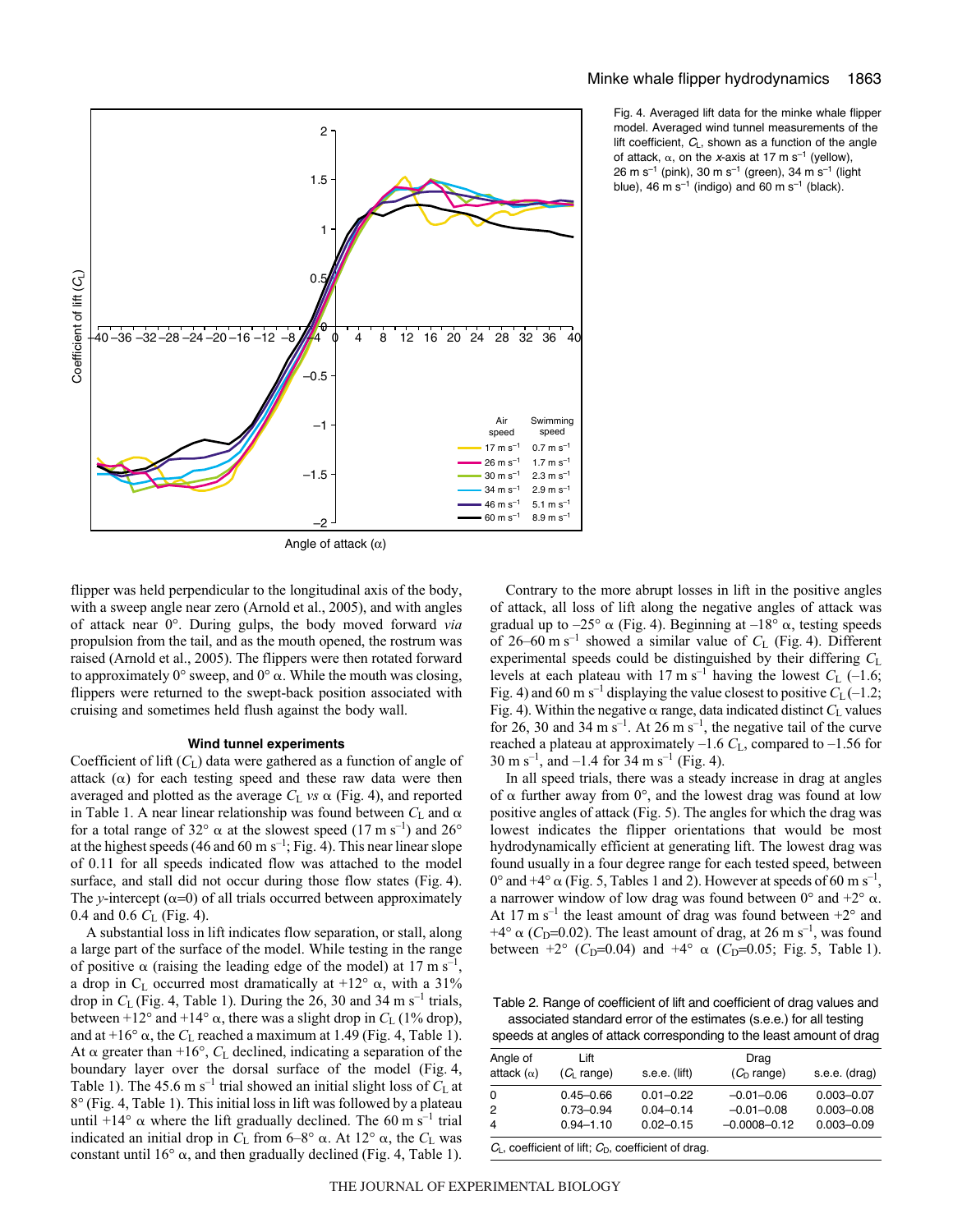

Fig. 5. Averaged drag data for the minke whale flipper model. Averaged wind tunnel measurements of the drag coefficient,  $C_D$ , shown as a function of the angle of attack,  $\alpha$ , on the xaxis at 17 m s<sup>-1</sup> (yellow), 26 m s<sup>-1</sup> (pink),  $30 \text{ m s}^{-1}$  (green),  $34 \text{ m s}^{-1}$  (light blue),  $46 \text{ m s}^{-1}$ (indigo) and 60 m  $s^{-1}$  (black).

Compared to other data, the minimum  $C_D$  range at 30 m s<sup>-1</sup> was noted at a larger  $\alpha$ , and displayed the lowest values at  $+2^{\circ} \alpha$  $(C_D=-0.01)$  and  $+6^\circ$   $\alpha$  ( $C_D=-0.001$ ). Both 34 m s<sup>-1</sup> and 46 m s<sup>-1</sup> showed a  $C_D$  minimum of 0.04 at  $+2^\circ$   $\alpha$ . The minimum range of showed a  $C_D$  minimum of 0.04 at  $+2^{\circ}$   $\alpha$ . The minimum range of the average  $C_D$  was the most narrow for the 60 m s<sup>-1</sup> trial and the average  $C_D$  was the most narrow for the 60 m s<sup>-1</sup> trial, and spanned only two degrees  $[0^{\circ} \alpha (C_{D} = 0.059)$  to  $+2^{\circ} \alpha (C_{D} = 0.056)$ ;<br>Fig. 5. Table 11. Ratios of C<sub>1</sub> to C<sub>p</sub> were calculated and the higher Fig. 5, Table 1]. Ratios of  $C_L$  to  $C_D$  were calculated and the higher the ratio, the more theoretically efficient the flipper would be at generating lift, and the more efficient the limb orientation would be for cruising. Data indicate the greatest efficiency at  $0^{\circ}$   $\alpha$  at  $26 \text{ m s}^{-1}$  (*C*<sub>L</sub>:*C*<sub>D</sub> of 641), +2°  $\alpha$  at 34.4 m s<sup>-1</sup> (*C*<sub>L</sub>:*C*<sub>D</sub> of 381), and +6°  $\alpha$  at 26 m s<sup>-1</sup> (*C*<sub>L</sub>:*C*<sub>D</sub> of 148). The inflated ratio value at 0°  $\alpha$  $+6^{\circ}$   $\alpha$  at 26 m s<sup>-1</sup> ( $C_L$ : $C_D$  of 148). The inflated ratio value at 0°  $\alpha$ , is a result of drag values near zero. Negative drag values are is a result of drag values near zero. Negative drag values are theoretically impossible as this would imply the flipper was being sucked forward, and these values may have been caused by the tip

of the model being close to the wind tunnel boundaries, thus creating interference in the model and wind tunnel boundary layers.

Tufts placed along both the dorsal and ventral surfaces of the model identified areas of laminar and turbulent boundary layer flow and complete separation of the boundary layer over the surface of the model (Fig. 6). Laminar flow was found along most of both surfaces of the model at 17 m s<sup>-1</sup>, +10°  $\alpha$  (Fig. 6A), as indicated by the near linear slope of the  $C_L$  in the wind tunnel data (Fig. 4). At positive angles of attack beyond the near linear slope range of *C*L, turbulent flow or complete separation should occur mostly on the dorsal surface of the model. Tufts placed along the dorsal surface of the model showed that flow separation began first along the trailing edge of the flipper, and then spread to the base and tip, and finally the entire dorsal surface indicating stall (Fig. 6A–D). At positive angles of attack, an ideal flipper model should retain laminar



Fig. 6. Air flow behavior over the model based on movements of tufts (air stream indicators) attached to the surface of the model during wind tunnel testing. The model is outlined in black, with areas of laminar flow in white, turbulent flow in gray and complete boundary layer separation in black. (A) Flow behavior at +10°  $\alpha$  at 17 m s<sup>–1</sup>, (B) +12°  $\alpha$  at 30 m s<sup>–1</sup>, (C) +12°  $\alpha$  at 46 m s<sup>-1</sup>, (D) +14°  $\alpha$  at 60 m s<sup>-1</sup>, (E) –16°  $\alpha$  at 17 m s<sup>-1</sup>, (F) –18°  $\alpha$  at 26 m s $^{-1}$ , (G) –22°  $\alpha$  at 34 m s $^{-1}$  and (H) –18°  $\alpha$  at  $60 \text{ m s}^{-1}$ .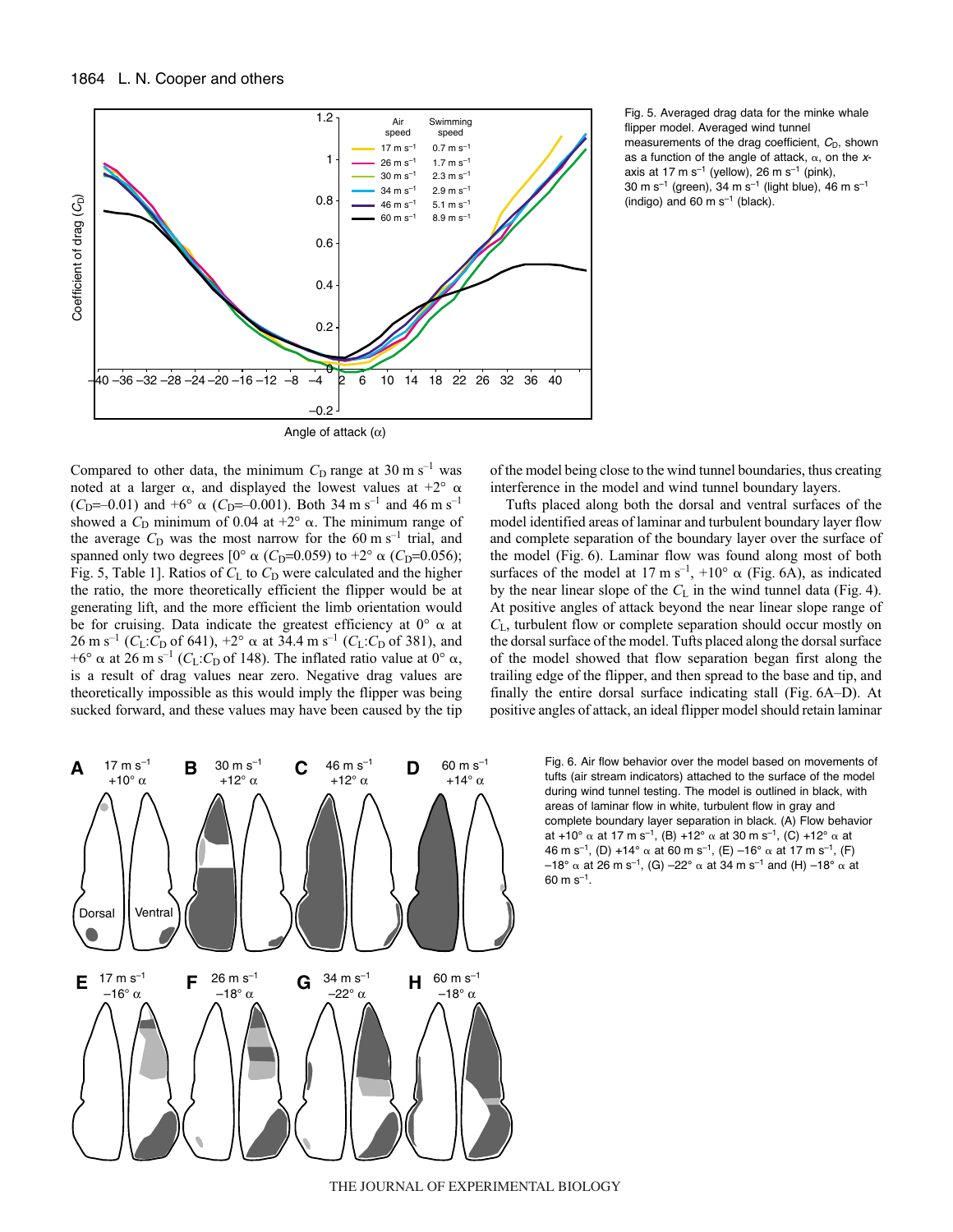

flow over the entire ventral surface of the model. However in the axillary region, near the ventral surface base, a small pocket of flow separation was found along the trailing edge of the model at low speeds (17 m s<sup>-1</sup> and 30 m s<sup>-1</sup>; Fig. 6A,B). At higher speeds, flow separation occurred along the trailing edge of most the model  $(46 \text{ m s}^{-1} \text{ and } 60 \text{ m s}^{-1}; \text{Fig. 6C,D}).$ 

In an ideal model, turbulent and separated flow would be restricted to the ventral surface of the model at negative angles of attack. However, in the axillary region, at the base of the dorsal surface, a small pocket of turbulent flow was found along the trailing edge of the model beginning at 26 m s<sup>-1</sup> (Fig. 6E) and this pocket enlarged and flow became more unstable until complete separation was found along the trailing edge of most of the base at higher speeds  $(60 \text{ m s}^{-1}$ ; Fig. 6H). Along the ventral surface of the model, flow was separated along the tip and base (axillary region), turbulent near the middle of the model, and laminar along a wide swath in the middle near the leading edge, at 17 m s<sup>-1</sup> and 26 m s<sup>-1</sup> (Fig. 6E,F). At higher speeds (34 and 60 m s<sup>-1</sup>), flow never completely separated over the ventral surface as the leading edge portion near the middle of the model maintained laminar flow (Fig. 6G,H). In total, tufts indicated that at negative angles of attack flow along the ventral surface did not completely separate and therefore complete stall was not observed.

Modeling drag and lift forces on a feeding minke whale indicate that the lift torque generated by the flippers was slightly larger than the drag torque created by the open mouth (Fig. 7). The lift and lift coefficient of the flippers were found to be  $747.0 \text{ N}$  and 1.5, whereas the drag and drag coefficient of the lower jaw were 1449.1 N and 1.42. Similarly, the torque of the flippers  $(Nm)$  was found to be  $664.9$  N m, whereas the torque of the lower jaw was found to be 579.8 N m.

## **DISCUSSION The flipper as a hydrofoil**

The cetacean forelimb is shaped like a hydrofoil in that it is dorsoventrally flattened with a rounded leading edge and tapered trailing edge (Fig. 1C–E). Hydrodynamic pressures concentrate along this leading edge, which is supported by bony structures that add structural integrity to the flipper (Fig. 1A).

Besides the cross-sectional dimensions of the flipper, three other characteristics are essential for creating a limb that acts as a hydrofoil: the flipper needs to be long, stiff and webbed. Elongation increases area that will manipulate flow around the body, and is achieved by increasing the number of bones in the limb and changing limb allometry. Most mammals have retained or reduced the plesiomorphic phalangeal count of 2/3/3/3/3, but cetaceans are the only mammals that have increased the number of phalanges, a morphology termed hyperphalangy (Fig. 1A,B) (for a review, see Howell, 1930). By evolving hyperphalangy, cetaceans change limb allometry by increasing manus length relative to limb length. Minke whale digital rays account for about 40% of the flipper length (Fig. 1A,B), whereas in some dolphins (i.e. Risso's dolphin) the Fig. 7. Model of forces (drag, lift) resulting in the development of torque to stabilize a feeding minke whale. The features shown are: the center of mass of the whale (blue circle); drag (straight black arrow) from the open mouth, which is positioned at the centroid of triangular lower jaw in frontal view; drag torque (curved black arrow); drag lever arm (dashed blue line); and lift torque (curved red arrow). The lift torque was found to be slightly larger than the drag torque created by the open mouth.

digital rays account for 65% of flipper length. Some mysticetes have also elongated the radius and ulna (Fig.  $1A,B$ ), which can account for approximately half of the flipper length (45% of the flipper length in the minke whale), but most odontocetes have reduced the length of these bones.

Cetaceans reduced flipper deformation by evolving several stiffening structures throughout the limb. Alterations to joint structure have greatly reduced skeletal mobility throughout the limb. The elbow (or cubital) joint is immobilized as bony constraints lock the joint, and the wrist is mostly immobilized by closely appressed carpal elements that lack the ability to glide relative to another (Fig. 1A). Surrounding the digits is a thick and dense layer of connective tissue that minimizes movements of the digits, and this connective tissue continues along the length of the flipper to stiffen the wrist, and support the radius and ulna (Fig. 1). In some cases, the connective tissue layer alone is thicker than the digits. By increasing limb stiffness, the flipper functions as a hydrofoil in which flow is manipulated by active contractions of limb musculature, but passive movements of the limb do not effect flow (Fish and Lauder, 2006). This flipper stiffness is in strong contrast to the highly flexible fins of some fish. Fish fins do not act as hydrofoils as they readily deform due to both active contractions of the fin musculature and deformations caused by fluid loads (Fish and Lauder, 2006).

Unlike most mammals, cetaceans do not have digits that are anatomically separate from one another – they are webbed together in a single flipper (Fig. 1). By retaining tissues between the digits, a smooth contour is created along the chord of the flipper (the distance between the leading and trailing edges; Fig. 1). This smooth contour facilitates laminar flow and boundary layer adhesion to the surface of the flipper, and is therefore essential for lift generation.

The flipper is simply deployed as a stiff hydrofoil, rather than being used as an oscillator to generate propulsion. The magnitude of lift and drag forces on a given wing or flipper are affected by the spanwise and radial flow pressure differences at the tip and those vortices that are being shed at the tip (Ellington et al., 1996; Birch and Dickinson, 2001; Bandyopadhyay et al., 2008). For flapping motions, such as in the case of the wings of insects and the pectoral fins of some fishes, the spanwise flow helps to stabilize flow over the lifting surface and maintain lift in unsteady conditions. In contrast to this, the flippers of minke whales, when extended perpendicular to the longitudinal axis of the body, would experience a comparatively steadier flow and less spanwise flow. Indeed, the tapered planform shape of the flippers would limit pressure differences at the flipper tip and decrease the magnitude of tip vortices, which are associated with induced drag. van Dam (van Dam, 1987) showed that a tapered wing planform with crescent cross-sectional shape could reduce the induced drag by 8.8% compared to a wing with an elliptical planform. Minimal induced drag is fostered by a swept wing planform with a root chord (proximal chord) greater than the chord at the tips giving a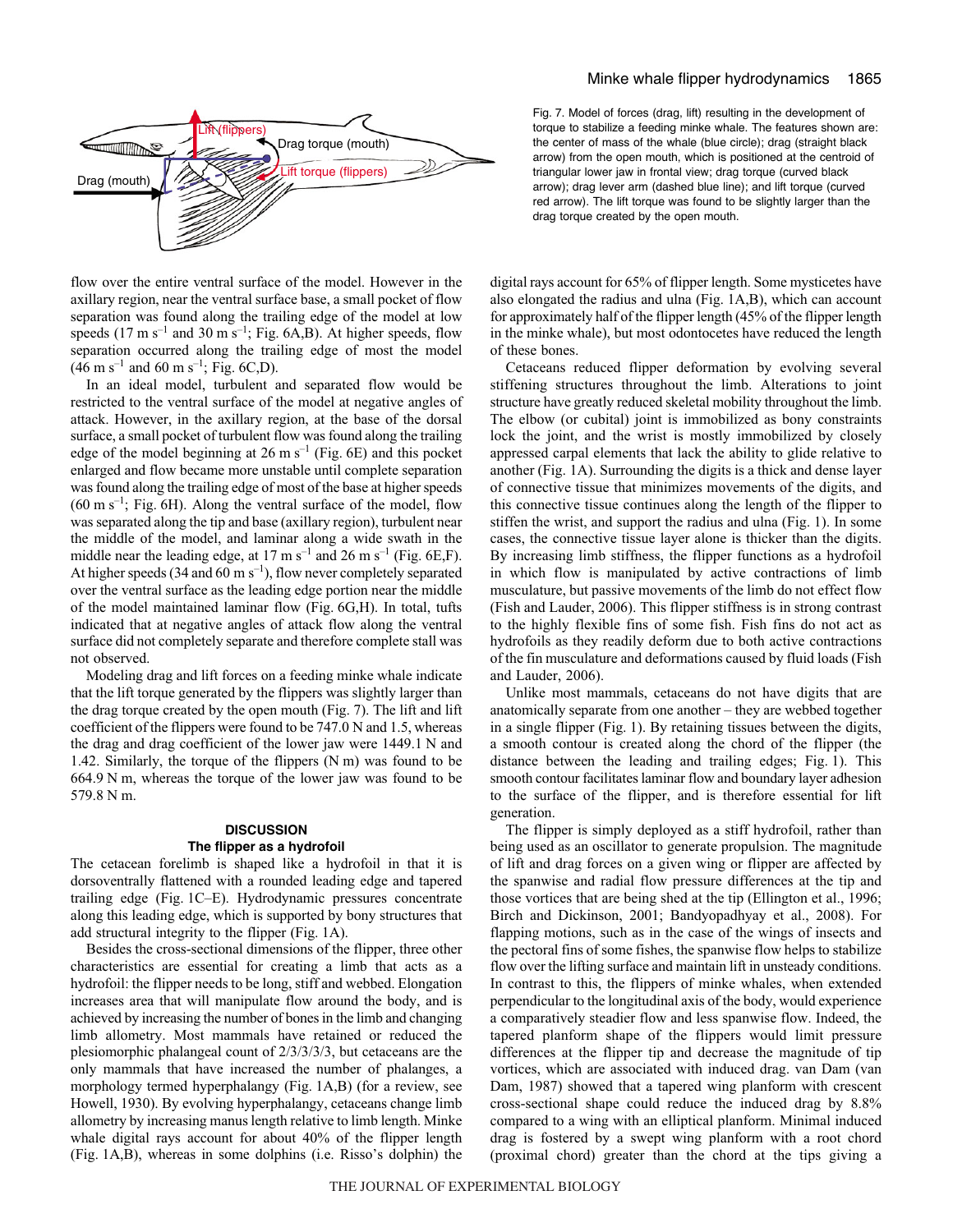triangular shape (Küchermann, 1953; Ashenberg and Weihs, 1984). This optimal shape approximates the planform of the minke whale flipper.

Taken together, it appears that the cetacean flipper is a complex structure in which several skeletal and soft tissue structures create a hydrofoil-shaped limb that is capable of generating lift and acting as a control surface to manipulate fluid flow around the body.

#### **Efficacy of the model**

Data gathered from wind tunnel testing of lift and drag parameters, and stall behavior provided insight into the efficacy of the minke whale flipper model. A total of six wind tunnel speeds/whale swimming speeds were examined during our experiments (Table 1): 17.4 m s<sup>-1</sup>/0.7 m s<sup>-1</sup> (*N*=3, *Re*=171002), 25.9 m s<sup>-1</sup>/1.7 m s<sup>-1</sup>  $(N=3, \quad Re=254100), \quad 30.4 \text{ m s}^{-1}/2.3 \text{ m s}^{-1} \quad (N=2, \quad Re=298249),$  $34.4 \text{ m s}^{-1}/2.9 \text{ m s}^{-1}$  (*N*=3, *Re*=337492), 45.6 m s<sup>-1</sup>/5.1 m s<sup>-1</sup> (*N*=4, *Re*=447373) and 60.4 m s<sup>-1</sup>/8.9 m s<sup>-1</sup> (*N*=3, *Re*=592574). Stall, or the point in which the boundary layer along the surface of the model sheds vortices, was abrupt at  $+12^{\circ}$   $\alpha$  at 17 m s<sup>-1</sup> (Fig. 4). However, only partial stall was observed at high positive angles of attack for the middle testing speeds (26, 30 and 34 m s<sup>-1</sup>) because laminar flow was retained in the middle of the flipper dorsal surface (Figs 4, 6). At higher speeds (46 and 60 m s<sup>-1</sup>) flow visualization showed the entire dorsal surface of the model had complete separation of the boundary layer (Fig. 6C,D), indicating complete stall. Contrary to this visual identification of stall (Fig. 6C,D), averaged data from the wind tunnel measurements indicated only a slight loss in lift over a broad range of  $\alpha$ , suggesting incomplete flow separation (Fig. 4). At negative angles of attack, the ventral surface failed to have complete flow separation, and therefore only reached partial  $\text{stall (Fig. 6E–H)}. \text{ Near } -18^{\circ} \alpha \text{ for all tested speeds, similar } C_{\text{L}} \text{ values}$ <br>were maintained over a broad range of angles of attack (Fig. 4) rather were maintained over a broad range of angles of attack (Fig. 4) rather than a consistent loss of lift with decreasing angles of attack. In this case, the observed tuft behavior (Fig. 6A–H) was consistent with measured flow behavior suggested by coefficient of lift parameters  $(Fig. 4)$ .

A possible explanation for the variation between flow data and observations could be that unexpected turbulent flow along the model surfaces obscured accurate readings. Because of this discrepancy, flow visualization was considered essential for accurately interpreting air flow behaviors suggested by the wind tunnel data, and also served as a means to hypothesize possible sources of measurement error. Visualizations (Fig. 6) showed that patches of turbulent flow were found on surfaces that would ideally have been completely laminar. The cast was made from a swept back, fresh and articulated flipper and scapula and to retain the full length of the leading edge, the axillary region had to be reconstructed, and this area of the model consistently shed vortices (Fig. 6E–G). Therefore, the axillary reconstruction may have caused perturbations in the data, but those discrepancies were isolated to the axillary region.

This is the first study to employ a biologically real cast of a flipper, rather than an idealized or known aerodynamic model. Although some perturbations were found in flow over the axillary region, flow over the model predicted general hydrodynamic principles (e.g. stall angles, lift-generating angles) that can be used to address the performance of the minke whale flipper. In an ideal study, replicas of actual flippers could be made based on three dimensional scans, but until these studies are undertaken, this study furthers our understanding of a flipper with a shape like that of an actual balaenopterid flipper.

## **Performance of the minke whale flipper**

Results of the wind tunnel data taken together with locomotion observations and tests of the range of motion provide a broad picture of the possible functional attributes of the minke whale flipper. Unlike other marine mammals that oscillate their flippers to generate propulsion [e.g. pinnipeds, otariids (for a review, see Fish, 2002)], mysticetes deploy flippers into one of three general positions (swept back, flush to the body wall and perpendicular to flow) and alter the angle of the flippers from their stationary positions.

Balaenopterids engulf large amounts of water while feeding, creating a net downward body torque. If this torque was not counteracted, the anterior aspect of the body would pitch downward (ventrally). Whales counteract drag induced by the engorged ventral pouch by several mechanisms. First, locomotion data indicated one or both of the flippers was extended during ventral pouch expansion. Extended flippers were held at low angles of attack, near 0°, which is a hydrodynamically efficient posture corresponding to greatest lift and least drag values (Figs 4, 5). Second, during pouch expansion and forward motion, the palate was raised (Arnold et al., 2005) and experienced dorsally and posteriorly directed forces that probably counteracted body torque. Third, flukes generate both thrust and lift as whales accelerate into prey aggregations, and are probably the most effective at countering body torque. Lastly, some whales arched the vertebral column such that the caudal half of the body was relatively straight but the cranial third of the body was raised to an angle of 15° (Arnold et al., 2005), which would also counteract drag-induced torque. However, field observations show that engulfment can sometimes occur without this spinal movement. By altering flipper and palate orientations, fluking, and sometimes arching the spine, whales are probably able to maintain a positive body pitch, which would facilitate the engulfment of water in the ventral pouch. These data are significant, as feeding in minke whales requires the integration of multiple body parts (i.e. feeding apparatus, body and palate orientation and flipper position) in order to maintain body position during feeding maneuvers. Previous studies have not hypothesized the functional role of the flipper during these behaviors.

Although minke whales may prefer to hold flippers at low angles of attack during engulfment maneuvers, manipulation of a fresh limb indicated a  $+27^{\circ}$   $\alpha$  range of motion. However, experimental results indicated the lift-generating angles of attack between –18° and  $+12^{\circ}$   $\alpha$ , and outside of this range drag exceeded lift (Figs 4, 5). Drag also plays an important role in flipper function. Bottlenose dolphins (*Tursiops truncatus*) slowed forward motion by pronating both flippers and generating drag (Bloodworth and Marshall, 2005). If flippers are asymmetrically oriented, the body will turn in the direction of the flipper creating the greatest drag. Surface feeding minke whales extend one flipper perpendicular to flow while the other is held flush against the body wall, creating a 'pirouette' behavior. Therefore, besides generating lift, cetaceans also orient flippers to induce drag and slow forward motion and steer.

By comparing lift, drag and torque forces in a feeding minke whale model, results indicated that even the seemingly tiny flippers of a minke whale generated a slightly larger torque than the drag torque created by an open mouth (Fig. 7). These data imply that deployment of the flippers to a position extended perpendicular to body flow may in fact generate enough lift to counteract drag induced by the open mouth, and that the flippers can function to stabilize body position during feeding maneuvers.

Results of this analysis can be compared to a previous study of a generalized whale flipper, and an idealized humpback whale